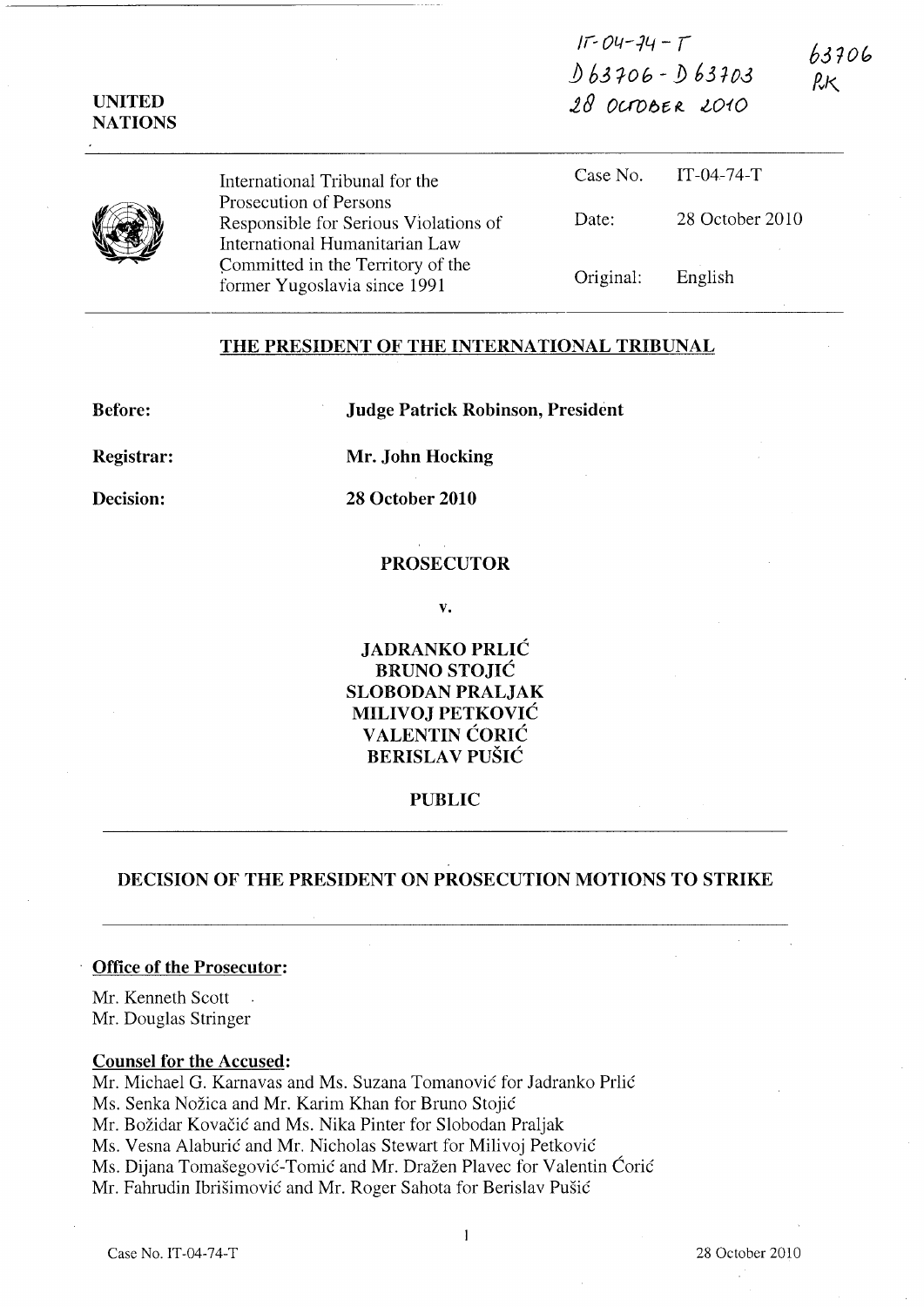# $6.3305$

**I, Patrick Robinson,** President of the International Tribunal for the Prosecution of Persons Responsible for Serious Violations of International Humanitarian Law Committed in the Territory of the former Yugoslavia since 1991 ("Tribunal"), am seised of (1) the confidential "Prosecution Motion to Strike or Dismiss", filed 8 October 2010 ("First Motion"), and (2) the confidential "Prosecution Motion to Strike or Dismiss", filed 12 October 2010 ("Second Motion");

**NOTING** the confidential "Decision on Motion for Disclosure of *Ex Parte* Correspondence and on Requests for Leave to Reply", issued on 29 September 2010 ("Decision of 29 September"), in which Judge Kwon denied as moot a motion by the Prlic Defence for the disclosure of certain material filed in an *ex parte* manner by the Presiding Judge of the case, Judge Jean-Claude Antonetti;

**NOTING** the confidential "Decision on Motion for Clarification of the Decision of 29 September 2010", issued on 1 October 2010, in which Judge Kwon denied the Prosecution's request for clarification of the Decision of 29 September;

**NOTING** the confidential "Jadranko Prlic's Request for Disclosure of the *Ex Parte*  Correspondence Between Judge Prandler and Judge Antonetti as Referenced in the Report by Judge Antonetti to President Robinson", filed on 1 October 2010 ("Disclosure Motion"), in which the Prlic Defence requested Judge Antonetti to disclose the *ex parte* correspondence between himself and Judge Prandler regarding the Prlic Defence's motion to disqualify Judge Prandler from the proceedings ("Disqualification Motion");<sup>1</sup>

**NOTING** the "Decision of the President on Jadranko Prlic's Motion to Disqualify Judge Arpad Prandler", issued 4 October 2010 ("Disqualification Decision"), in which I (1) denied the Disqualification Motion and (2) stated that Judge Kwon's rulings in the Decision of 29 September in respect of the disclosure of the *ex parte* material were fully within his competence as the Presiding Judge of Trial Chamber **III** and that I agreed with his disposition of the matter;

**NOTING** the confidential "Order by the Chamber's Presiding Judge Concerning the Prlic Defence Request Seeking Disclosure of Correspondence", issued on 5 October 2010 ("Order 'of 5 October"), in which a ruling upon the Disclosure Motion was deferred "until 18 October 2010 and otherwise until 26 October 2010 should the parties and the Prosecution be granted leave to reply";

*See also* confidential Jadranko Prlić's Supplement to Jadranko Prlić's Request for Disclosure of the *Ex Parte* Correspondence Between Judge Prandler and Judge Antonetti as Referenced in the Report by Judge Antonetti to President Robinson, 4 October 2010.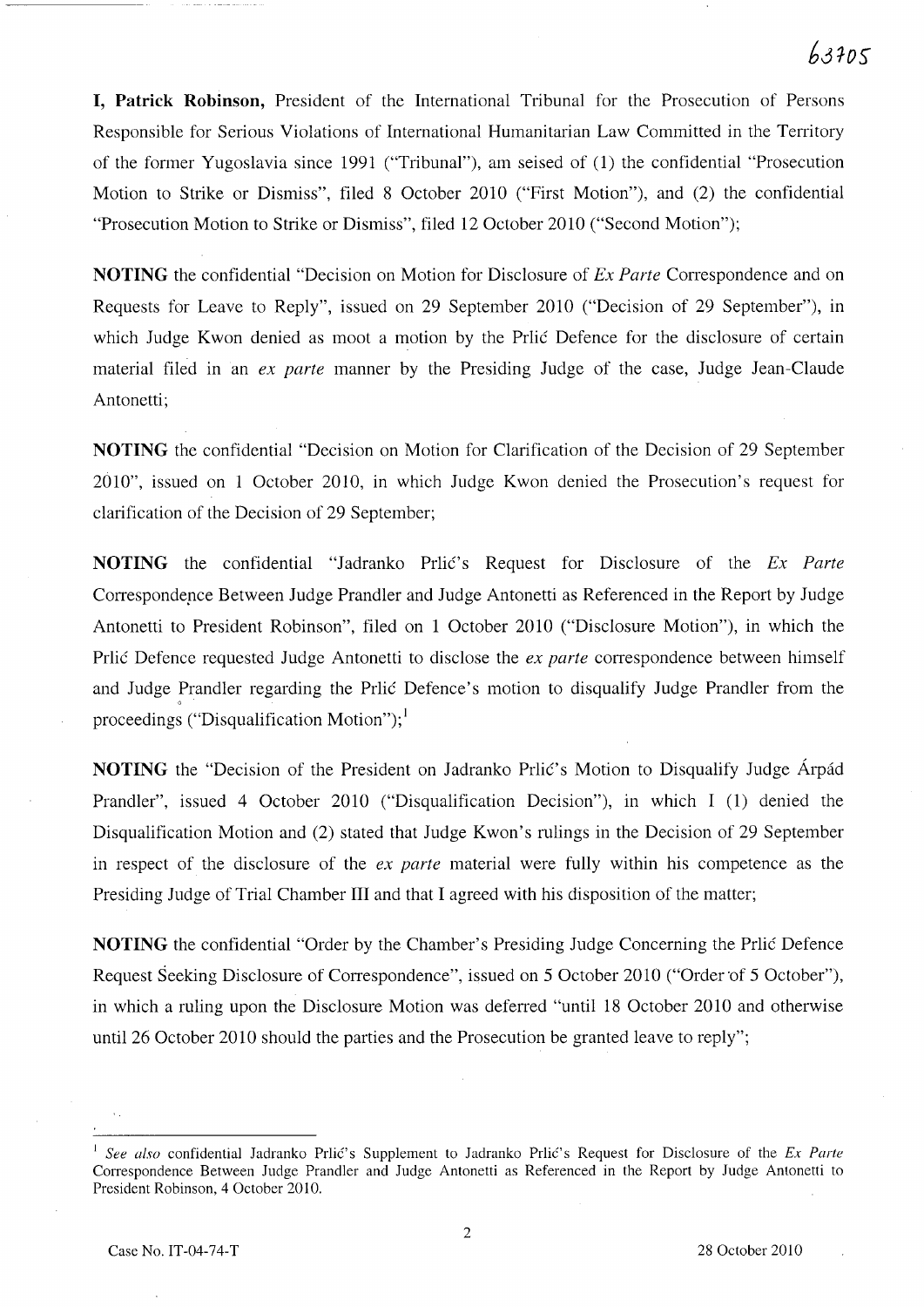**NOTING** that the Prosecution, in the First Motion, requests me (1) to strike or dismiss the Disclosure Motion and (2) to remove the Order of 5 October from the trial record;

**NOTING** confidential "Jadranko Prlic's Notice of his Intention not to Appeal the Decision of the President on Jadranko Prlić's Motion to Disqualify Judge Árpád Prandler", filed on 11 October 2010 ("Prlic Notice"), in which the Prlic Defence notifies Judge Antonetti that it does not intend to appeal the Disqualification Decision and reiterates Prlic's "fair trial rights to have access to the *ex parte* communications between [Judge Antonetti] and Judge Prandler in order to determine whether any further submissions are ... necessary in the interests of justice";

**NOTING** confidential "Jadranko Prlic's Response to Prosecution Motion to Strike or Dismiss", filed 11 October 2010, in which the Prlic Defence opposes the First Motion;

**NOTING** that the Prosecution, in the Second Motion, requests me (1) to strike or dismiss the Prlic Notice and (2) to issue an order barring further attempts by the Prlic Defence to relitigate matters associated with the Disqualification Motion or to obtain additional disclosure of materials linked to the *ex parte* correspondence between Judge Prandler and Judge Antonetti regarding the Disqualification Motion;

**NOTING** the confidential "Order of Presiding Judge on Prlic Defence Request for Disclosure of Correspondence", issued on 19 October 2010, in which the Disclosure Motion was denied;

**CONSIDERING** that the Disclosure Motion was not filed before me and that it is not appropriate, in the present circumstances, for me to strike it from the trial record of the proceedings or to dismiss it;

**CONSIDERING** that the Order of 5 October was filed in the case of *Prosecutor* v. *Prlic et al.* and that it is not appropriate, in the present circumstances, for me to remove it from the trial record of those proceedings;

**CONSIDERING** that the Prlic Notice was not filed before me and that it is not appropriate, in the present circumstances, for me to strike it from the trial record of the proceedings or to dismiss it;

**CONSIDERING** that it is not necessary, in the present circumstances, for me to issue an order barring further attempts by the Prlic Defence to relitigate matters associated with the Disqualification Motion or to obtain additional disclosure of materials linked to the *ex parte*  correspondence between Judge Prandler and Judge Antonetti regarding the Disqualification Motion;

**PURSUANT TO** Rule 15 of the Rules of Procedure and Evidence of the Tribunal,